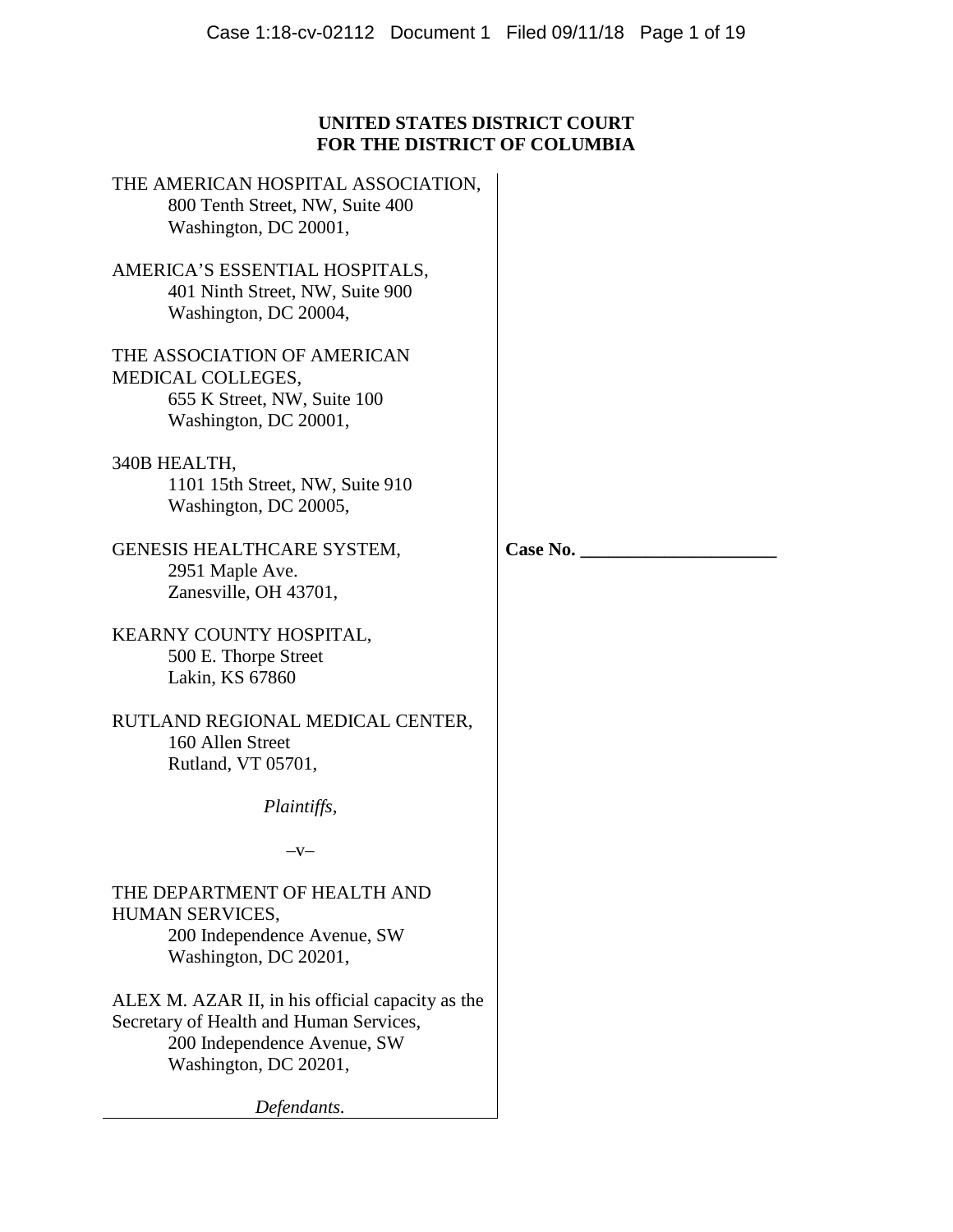## **COMPLAINT**

Plaintiffs the American Hospital Association, America's Essential Hospitals, the Association of American Medical Colleges, 340B Health, Genesis Healthcare System, Kearny County Hospital, and Rutland Regional Medical Center bring this complaint against Defendants Department of Health and Human Services ("HHS") and Alex M. Azar II, in his official capacity as the Secretary of Health and Human Services and allege the following.

### **NATURE OF ACTION**

1. This action challenges as a violation of the Administrative Procedure Act Defendants' most recent delay of the effective date of a final rule, issued in January 2017, that is designed to ensure that drug companies give hospitals that provide services for vulnerable communities, including low-income and uninsured individuals, the discounted price on prescription drugs required by federal law.

2. After Congress passed the Medicaid drug rebate program, which provides outpatient prescription drug discounts to state Medicaid agencies, it was concerned because other entities, including federally-funded clinics and public hospitals, were experiencing substantial increases in their outpatient drug costs. H.R. REP. No. 102–384(II), at 11 (1992). In 1992, Congress enacted a statute to lower those drug costs for certain public and not-for-profit hospitals, community health centers, and other federally funded clinics that serve large numbers of low-income communities in order to generate funds that they can use to serve vulnerable patients. The program was established by section 340B of the Public Health Service Act and is known as the "340B Program." The hospitals and other facilities that are approved by HHS as eligible for the program are known as "covered entities" in the statute's parlance.

3. In order to ensure that covered entities have access to drugs at lower cost, the 340B statute requires the setting of "ceiling prices": the maximum prices that drug companies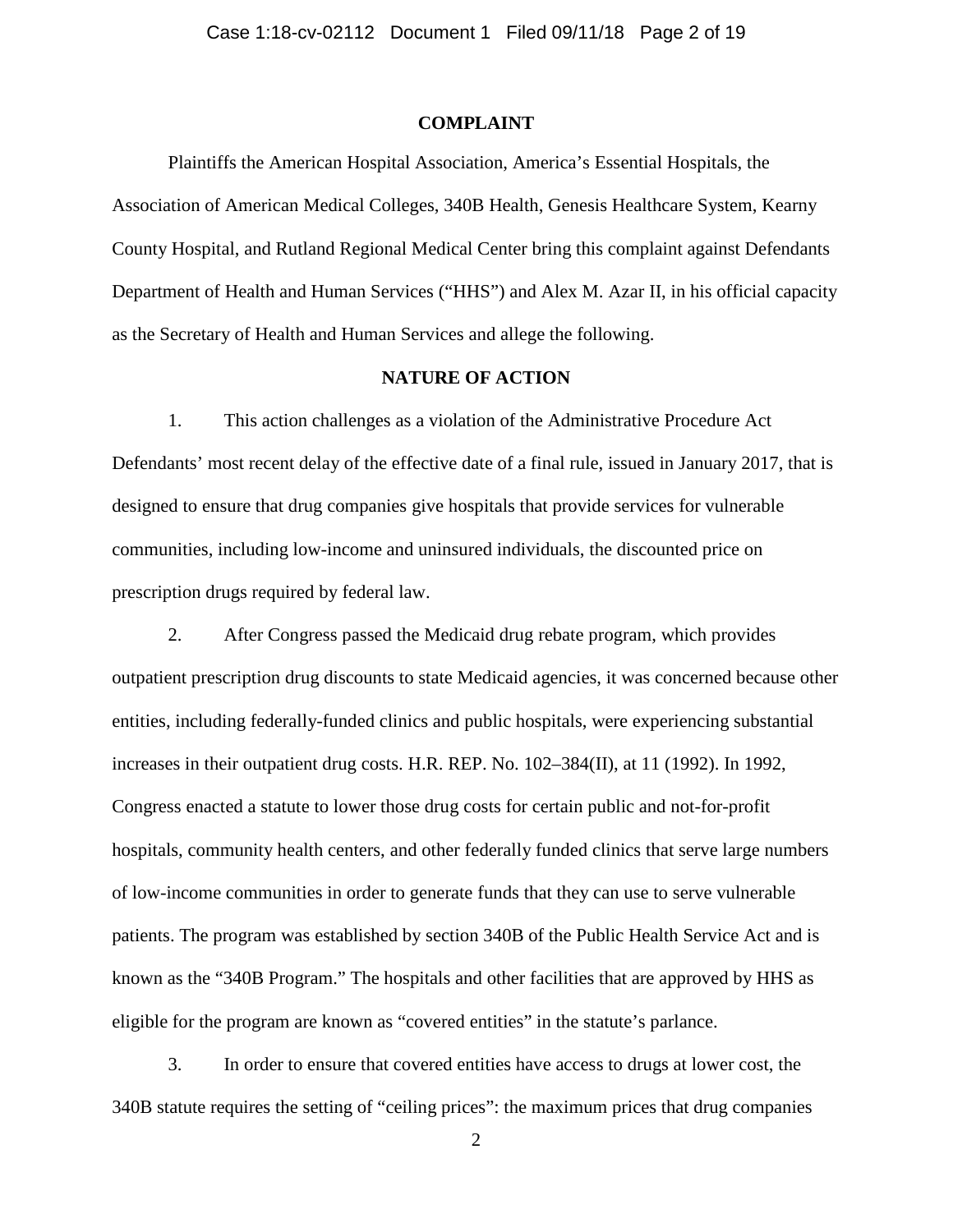### Case 1:18-cv-02112 Document 1 Filed 09/11/18 Page 3 of 19

can charge to covered entities for covered outpatient drugs. By statute, the ceiling price is calculated as a rebate off the average manufacturer price (AMP), with the rebate generally equaling the greater of: (a) a minimum rebate percentage (13, 17.1 or 23.1 percent, depending on the type of drug), or (b) the difference between AMP and the "best price" the drug company has charged during the rebate period. 42 U.S.C. § 1396r-8(c)(1). For some drugs, the statute provides for a larger rebate (and thus a lower ceiling price) when a drug company has increased its drug prices faster than the rate of inflation. *Id.* § 1396r-8(c)(2)(A). By lowering the purchase costs for drugs covered by the 340B Program, Congress enabled these covered entities to "stretch scarce Federal resources as far as possible, reaching more eligible patients and providing more comprehensive services." H.R. REP. No. 102–384(II), at 12 (1992).

4. As discussed in greater detail below, through the Patient Protection and Affordable Care Act of 2010, Pub. L. 111-148, 124 Stat. 119 (March 23, 2010), as amended by section 2302 of the Health Care and Education Reconciliation Act, Pub. L. 111-152, 124 Stat. 1029, 1082 (March 30, 2010) (the "ACA"), Congress took various steps to build on the success of the 340B Program in helping covered entities serve their communities, and to cure some problems the program had faced, including the lack of transparency in ceiling prices, and the lack of robust enforcement mechanisms to ensure drug company compliance. In amending Section 340B, Congress required HHS to take various steps to "improve[] . . . compliance by manufacturers with the requirements of [Section 340B] in order to prevent overcharges and other violations of the discounted pricing requirements." ACA § 7102, 124 Stat. at 823.

5. The improvements that Congress mandated included (1) the "development of a system to enable the Secretary to verify the accuracy of ceiling prices calculated by manufacturers"; (2) the implementation of "procedures for manufacturers to issue refunds to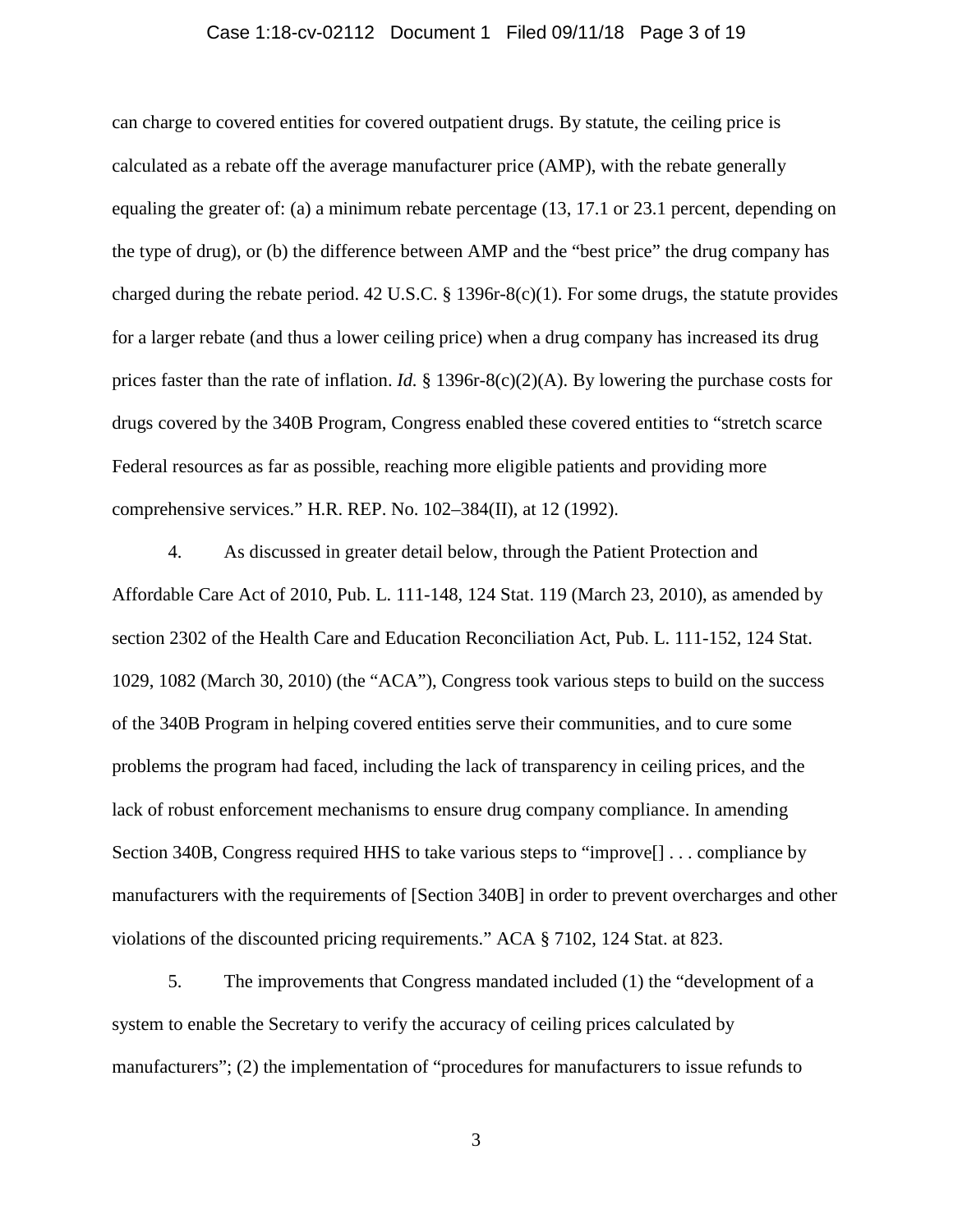### Case 1:18-cv-02112 Document 1 Filed 09/11/18 Page 4 of 19

covered entities in the event that there is an overcharge by the manufacturers"; (3) the "provision of access through the [HHS website] to the applicable ceiling prices for covered drugs as calculated and verified by the Secretary"; and (4) the "imposition of sanctions in the form of civil monetary penalties" in cases where a drug company "knowingly and intentionally charges a covered entity a price for purchase of a drug that exceeds the [ceiling] price." ACA § 7102, 124 Stat. at 823-25 (codified at 42 U.S.C. § 256b(d)).

6. In September 2010, HHS issued an advanced notice of proposed rulemaking addressing the issues identified above, and then did not issue the proposed rulemaking until June 2015. HHS reopened the comment period for the proposed rule in April 2016. Those efforts culminated in January 2017 in the Department's promulgation of a final rule implementing the 2010 amendments. 82 Fed. Reg. 1210 (Jan. 5, 2017) (the "Final 340B Rule" or the "Rule"). The Final 340B Rule set an effective date of March 6, 2017.

7. In the twenty months since the Final 340B Rule was promulgated, Defendants have delayed implementation of the Rule on five separate occasions, most recently on June 5, 2018, when Defendants delayed implementation for an additional year, until July 1, 2019, 83 Fed. Reg. 25,943, 25,944 (June 5, 2018), which would delay the effective date of the final rule for 30 months from the date the Rule was issued instead of the two months that the Rule initially provided.

8. The Department's proffered rationales for their successive delays have shifted and been inconsistent, but the most frequent has been that delay has been needed to "provide affected parties sufficient time to make needed changes to facilitate compliance" – despite the passage of the statutory requirements in 2010, a proposed rule in 2015 that put parties on notice, and numerous comment periods for consideration of the very same policy that was finalized in 2017.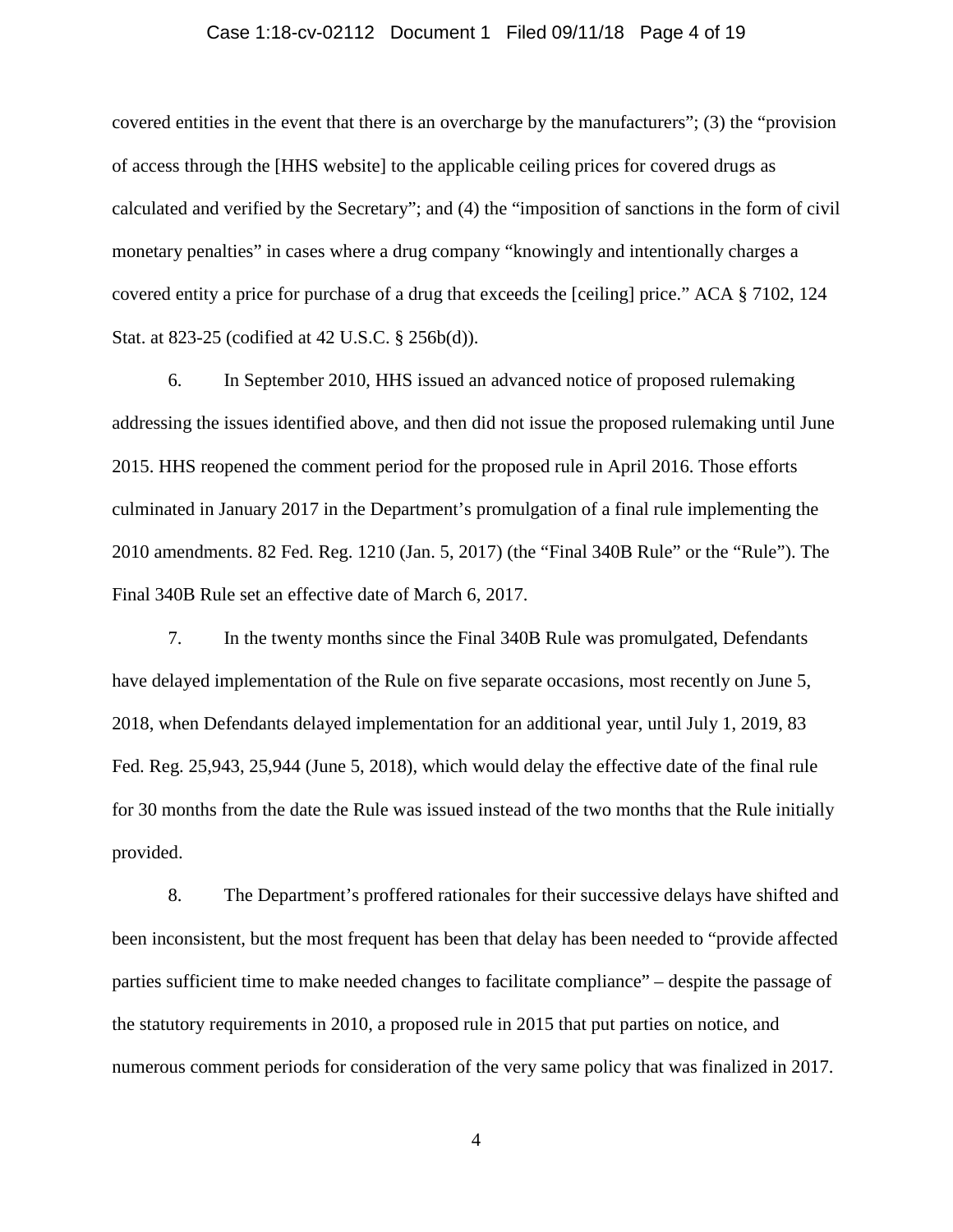### Case 1:18-cv-02112 Document 1 Filed 09/11/18 Page 5 of 19

*Id.* at 25,944. That purported rationale and the others the Department has offered have no support in the administrative record or otherwise. Defendants' repeated delays are unreasonable, arbitrary and capricious, in violation of the Administrative Procedure Act ("APA").

9. Defendants' repeated delays in implementing the Final 340B Rule are causing significant harm to Plaintiffs Genesis Healthcare System, Kearny County Hospital, and Rutland Regional Medical Center (the "Hospital Plaintiffs"), and, by extension, their vulnerable patients. Defendants' actions are also causing harm to other 340B covered entities, of which there are approximately 2,487 nationwide, virtually all of which are members of Plaintiffs American Hospital Association, America's Essential Hospitals, American Association of Medical Colleges, and/or 340B Health (the "Association Plaintiffs"). The Association Plaintiffs bring this action on their behalf.

### **PARTIES**

10. Plaintiff the American Hospital Association ("AHA") is a national, not-for-profit organization headquartered in Washington, D.C. The AHA represents and serves nearly 5,000 hospitals, health care systems, and networks, plus 43,000 individual members. Its mission is to advance the health of individuals and communities by leading, representing, and serving the hospitals, health systems, and other related organizations that are accountable to the community and committed to health improvement. The AHA provides extensive education for health care leaders and is a source of valuable information and data on health care issues and trends. It also ensures that members' perspectives and needs are heard and addressed in national health policy development, legislative and regulatory debates, and judicial matters.

11. Plaintiff America's Essential Hospitals ("AEH") is a national, not-for-profit association headquartered in Washington, D.C. AEH is a champion for hospitals and health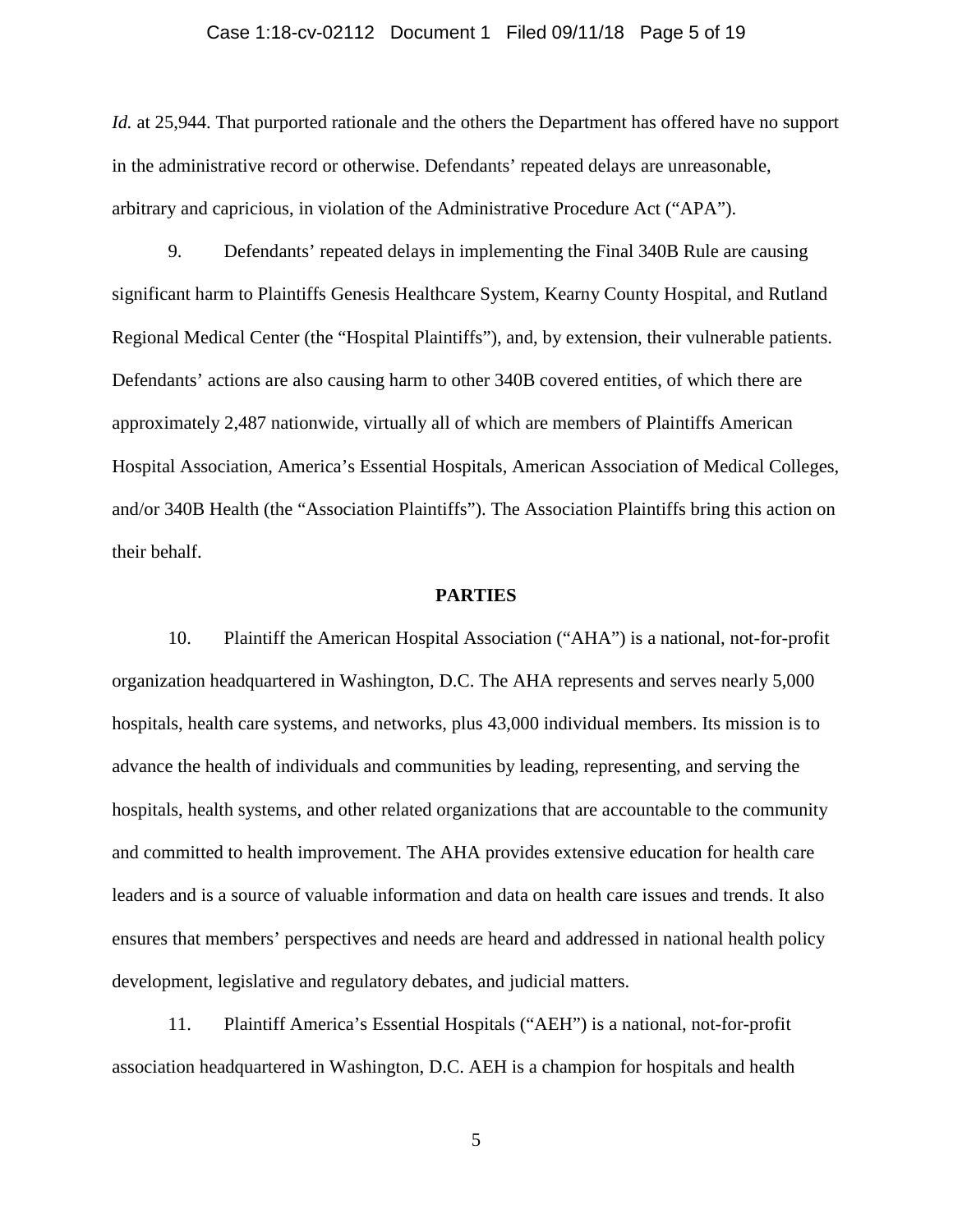### Case 1:18-cv-02112 Document 1 Filed 09/11/18 Page 6 of 19

systems dedicated to high-quality care for all, including the most vulnerable. Since 1981, AEH has initiated, advanced, and preserved programs and policies that help these hospitals ensure access to care. Its more than 325 hospital members are vital to their communities, providing primary care through trauma care, disaster response, health professional training, research, public health programs, and other services.

12. Plaintiff Association of American Medical Colleges ("AAMC") is a national, notfor-profit association headquartered in Washington, D.C. AAMC is dedicated to transforming health care through innovative medical education, cutting-edge patient care, and groundbreaking medical research. Its membership consists of all 151 accredited U.S. and 17 accredited Canadian medical schools, nearly 400 major teaching hospitals and health systems, and more than 80 academic societies.

13. Plaintiff 340B Health is a national, not for profit organization headquartered in Washington, D.C. The organization was founded in 1993 to advocate on behalf of 340B covered entities, and to increase the affordability and accessibility of pharmaceutical and clinical care for the nation's poor and underserved populations. 340B Health monitors, educates, and serves as an advocate on federal legislative and regulatory issues related to drug pricing and other pharmacy matters that affect safety net providers. 340B Health represents more than 1,300 public and private nonprofit hospitals and health systems that participate in the federal 340B drug pricing program.

14. Many of AHA and AAMC's member hospitals, almost all of AEH's member hospitals, and all of 340B Health's member hospitals participate in the 340B Program. Those members rely heavily on the price differential created by Congress through that Program to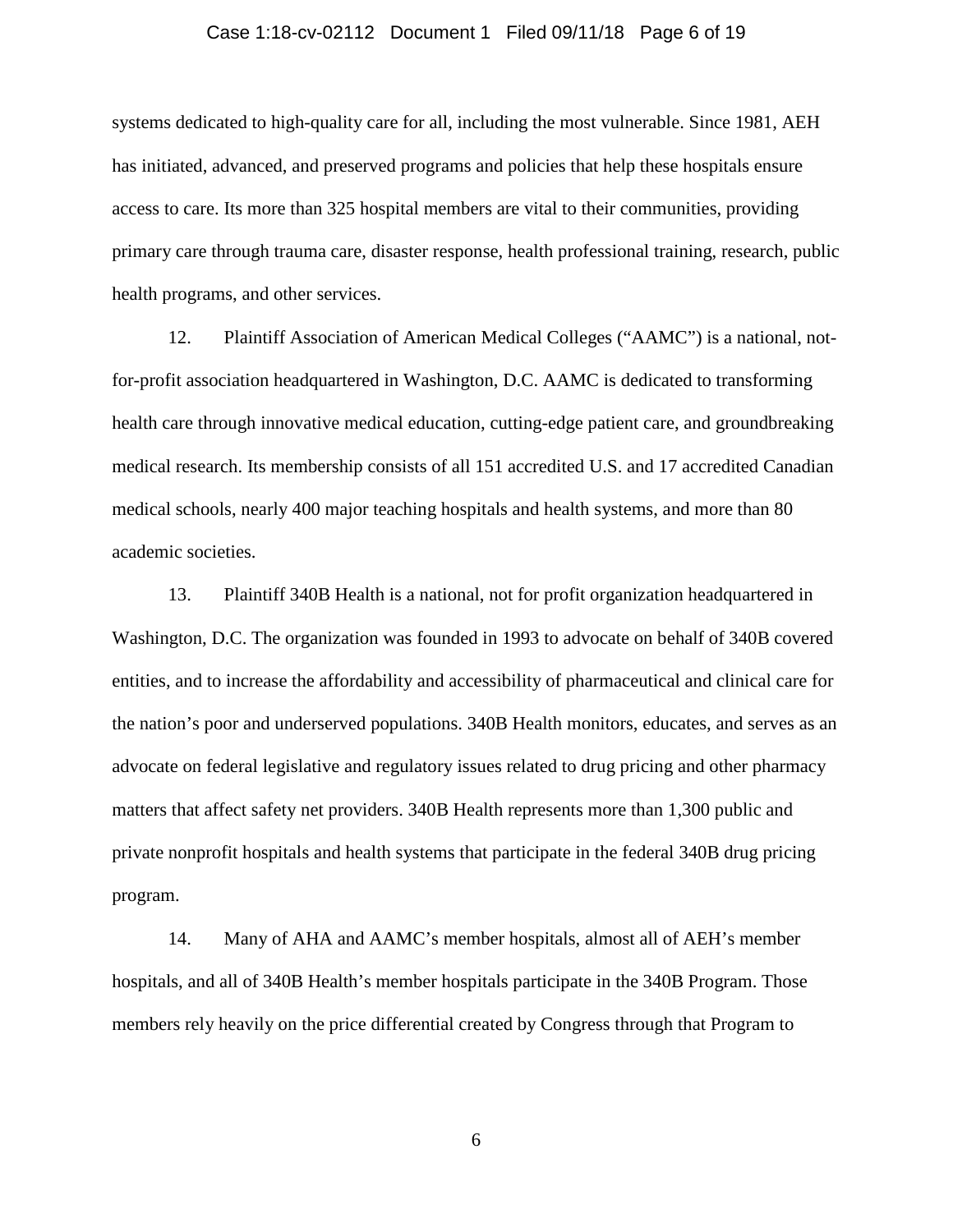### Case 1:18-cv-02112 Document 1 Filed 09/11/18 Page 7 of 19

generate resources that are used to provide critical health care programs for the vulnerable populations they serve.

15. Plaintiff Genesis Healthcare System ("Genesis") is an integrated health care delivery system based in Zanesville, Ohio. Genesis is the largest health care provider in its rural, economically challenged six-county region. Genesis is comprised of an acute care hospital that serves as a rural referral center and includes a 200-provider medical group and provides a multitude of ambulatory health services. Genesis is the regional safety net provider for the 235,000 residents of their six-county service area. It is a "covered entity" that participates in the 340B Program and is a member of 340B Health and the AHA.

16. Plaintiff Kearny County Hospital ("Kearny County") was founded in 1952 and has been operated as a county hospital since 1976. Kearny County provides inpatient and outpatient hospital care, emergency medicine and primary care annually to patients from 20 counties in Kansas and Colorado. Kearny County delivers approximately 350 babies per year, with one-way commutes for those patients being up to 120 miles. It is a "covered entity" that participates in the 340B Program and is a member of the AHA.

17. Plaintiff Rutland Regional Medical Center ("Rutland Regional"), headquartered in Rutland, Vermont, is also a "covered entity" that participates in the 340B Program, and is a member of 340B Health and AHA. Rutland Regional is the largest community hospital in Vermont, and the second-largest Vermont hospital overall, and has been providing high-quality healthcare for over 100 years. Rutland Regional services an aging community with a large proportion of Medicare beneficiaries.

18. Genesis, Kearny County, and Rutland Regional rely heavily on the price differential created by Congress in the 340B Program to generate resources that are used to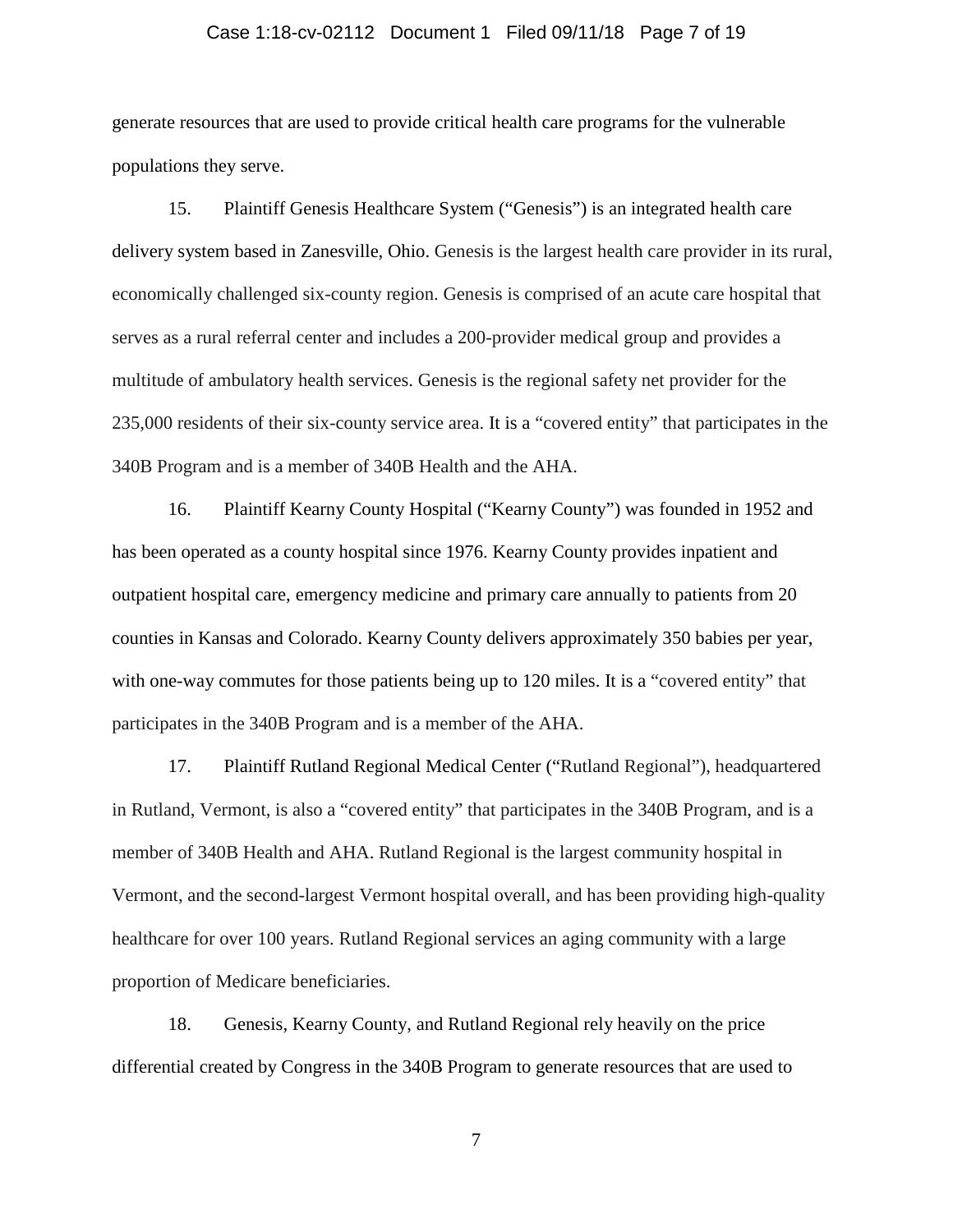### Case 1:18-cv-02112 Document 1 Filed 09/11/18 Page 8 of 19

provide critical health care programs for the vulnerable populations they serve. Defendants' delay in implementation of the Final 340B Rule, which effectuates changes that Congress adopted in 2010 in response to significant findings by the HHS Office of the Inspector General of overcharging by drug companies, has threatened the ability of Genesis, Kearny County and Rutland Regional to continue to provide critical healthcare programs to their communities, including the vulnerable populations in those communities.

19. Defendant HHS is a cabinet-level department of the United States government headquartered at 200 Independence Avenue, SW, Washington, D.C. 20201. The Health Resources and Services Administration (HRSA), which is responsible for administering the 340B Program and issued the Final 340B Rule, is an agency within HHS.

20. Defendant Alex M. Azar II ("the Secretary") is the Secretary of Health and Human Services, and maintains offices at 200 Independence Avenue, SW, Washington, D.C. 20201. In that capacity, he is responsible for the conduct and policies of HHS, including the conduct and policies of HRSA. Secretary Azar is sued in his official capacity.

### **JURISDICTION AND VENUE**

21. This Court has subject matter jurisdiction over this action under 28 U.S.C. § 1331 because this action arises under the Administrative Procedure Act, 5 U.S.C. § 551 *et seq.* (the "APA"), and section 340B of the Public Health Services Act, 42 U.S.C. § 256b.

22. The APA authorizes the courts to "set aside agency action, findings, and conclusions" that are found to be "arbitrary, capricious, an abuse of discretion, or otherwise not in accordance with law," 5 U.S.C. § 706(2), as well as agency action that has been "unreasonably delayed," *id.* § 706(1). The APA also provides a right to judicial review of all "final agency action for which there is no other adequate remedy in a court." 5 U.S.C § 704.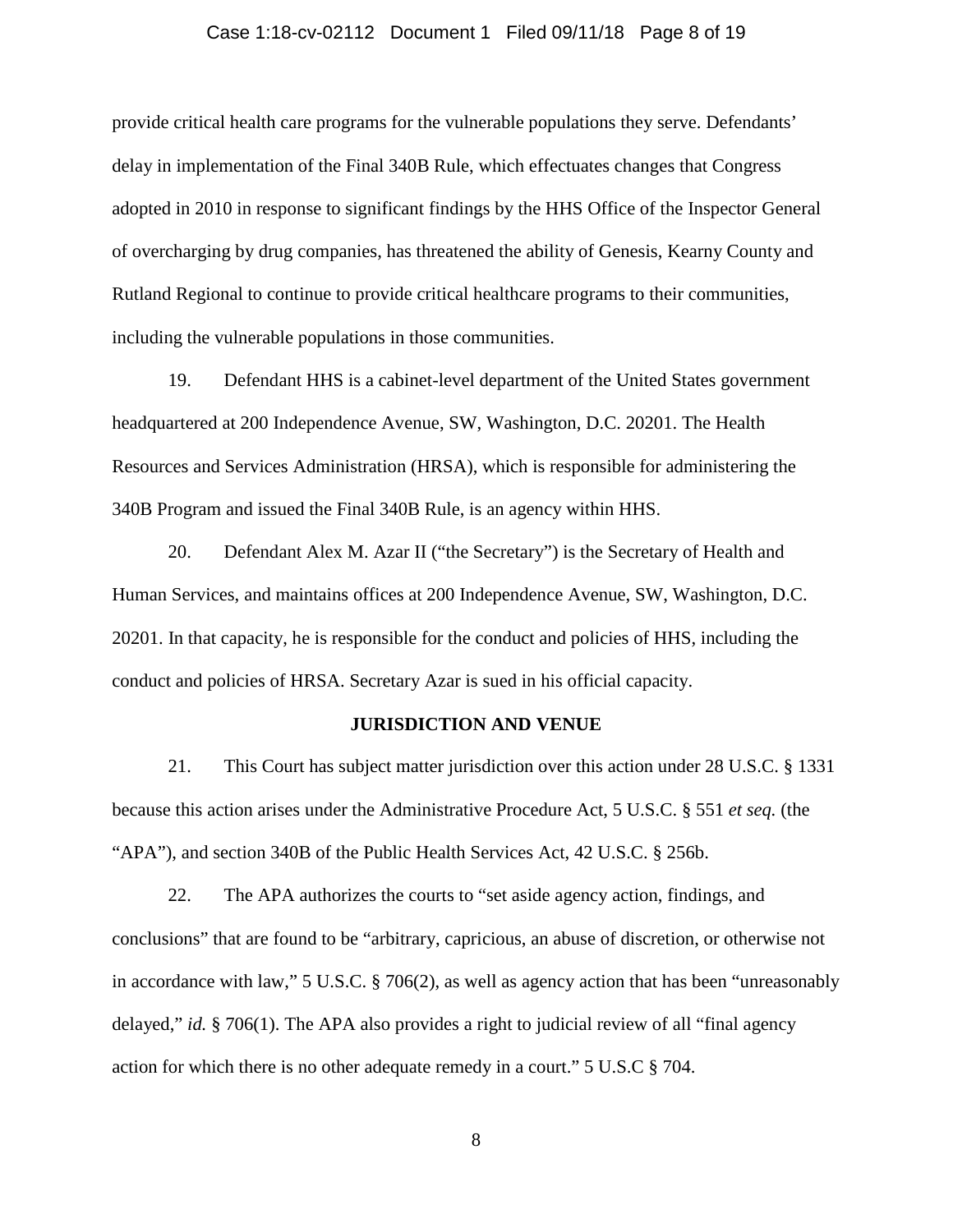### Case 1:18-cv-02112 Document 1 Filed 09/11/18 Page 9 of 19

23. Defendants' final rules delaying implementation of the Final 340B Rule, including the June 5, 2018 Final Rule delaying the effective date of the Final 340B Rule to July 1, 2019, 83 Fed. Reg. 25943, constitute final agency actions as to which Plaintiffs are entitled to judicial review under the APA.

24. There exists an actual substantial and continuing controversy between the parties regarding the delay of the Final 340B Rule. This Court has jurisdiction to declare the rights and legal relations of the parties pursuant to 28 U.S.C. §§ 2201–2202.

25. The Association Plaintiffs have standing because at least one of each association's members, including Genesis, Kearny County, and Rutland Regional, has been and continues to be significantly harmed by Defendants' repeated delays in implementing the Final 340B Rule. Through this lawsuit, the Association Plaintiffs seek to vindicate interests that are germane to the associations' purposes.

26. As to the ceiling price methodology, for example, the Hospital Plaintiffs and the Association Plaintiffs' members have been harmed by being charged ceiling prices calculated under inaccurate methodologies. As to the transparency-related rules, the Hospital Plaintiffs and the Association Plaintiffs' members have been deprived of access to ceiling price data, to which they are entitled under the 340B statute, as amended in 2010. Congress required that covered entities be given access to ceiling prices in part to increase drug companies' compliance with the 340B statute and because, without such access, covered entities cannot even verify whether they are being overcharged, let alone take steps to remedy such overcharging. The Hospital Plaintiffs and the Association Plaintiffs' members also have suffered harm by Defendants' failure to implement the civil monetary penalty rules because, as Congress recognized in adopting them,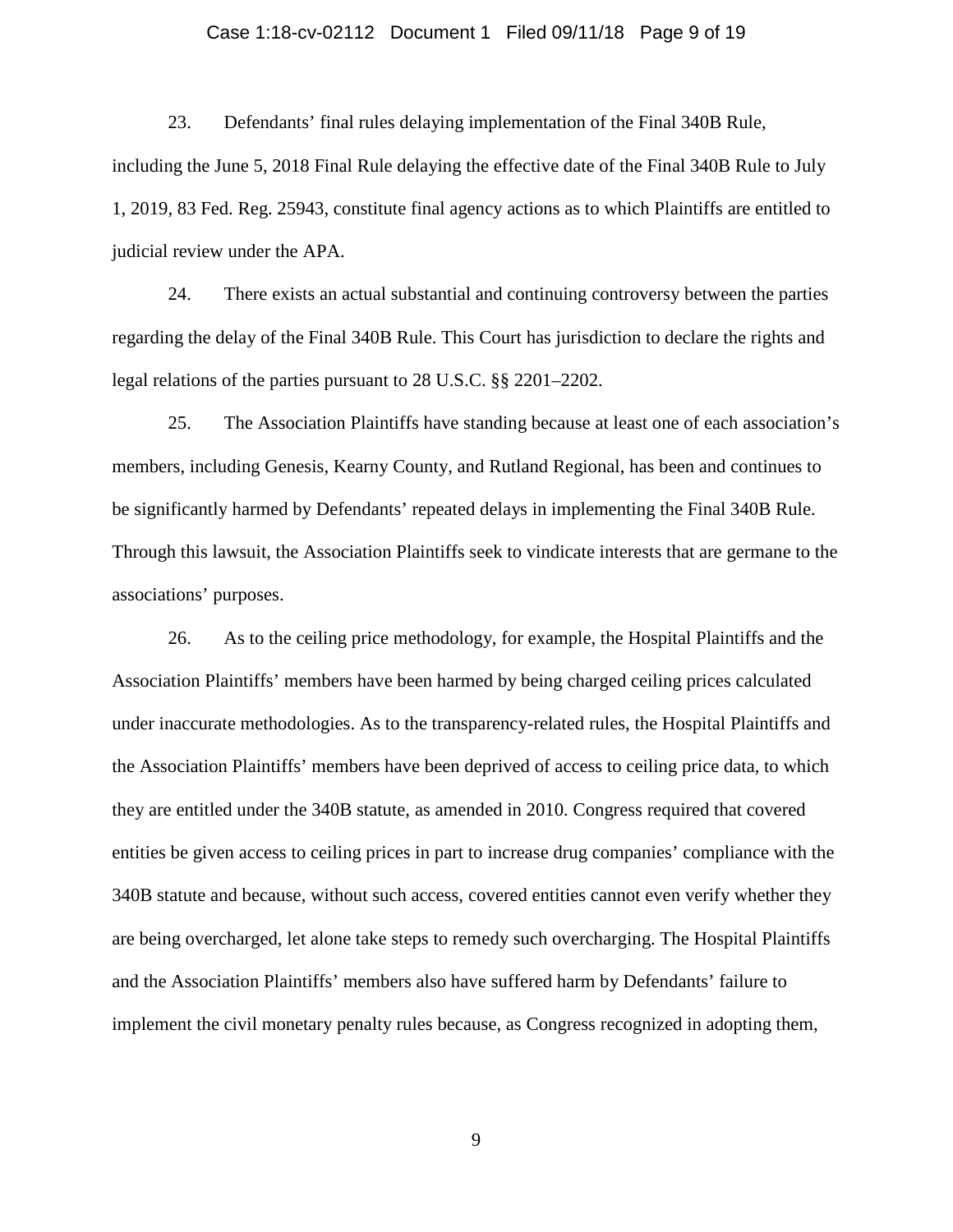### Case 1:18-cv-02112 Document 1 Filed 09/11/18 Page 10 of 19

civil monetary penalties likely would increase drug companies' compliance with the statute and deter them from overcharging 340B covered entities.

27. Moreover, as to each aspect of the Final 340B Rule, on information and belief, as to each Association Plaintiff, which collectively represent virtually every 340B hospital in the country, some and possibly many of the Association Plaintiffs' members have been overcharged by one or more drug companies. On information and belief, there would be fewer such overcharges if the accuracy, transparency and compliance rules set forth in the Final 340B Rule were in place. The discounts that Plaintiffs believe have been lost due to Defendants' delays could have been used to support or expand services for the vulnerable communities Plaintiffs serve, as Congress intended when it passed the 340B statute as well as the 2010 amendments.

28. Each of these injuries would be redressed by requiring Defendants to effectuate the Final 340B Rule.

29. Venue lies in this judicial district pursuant to 28 U.S.C. § 1391(e).

30. The Court has personal jurisdiction over Defendant HHS because it is an agency of the United States that resides in the District of Columbia and because a substantial part of the events that gave rise to Plaintiffs' claims occurred here. This Court has personal jurisdiction over the Defendant Secretary in his official capacity because his office is located, and a substantial part of the events giving rise to the claims occurred, in the District of Columbia.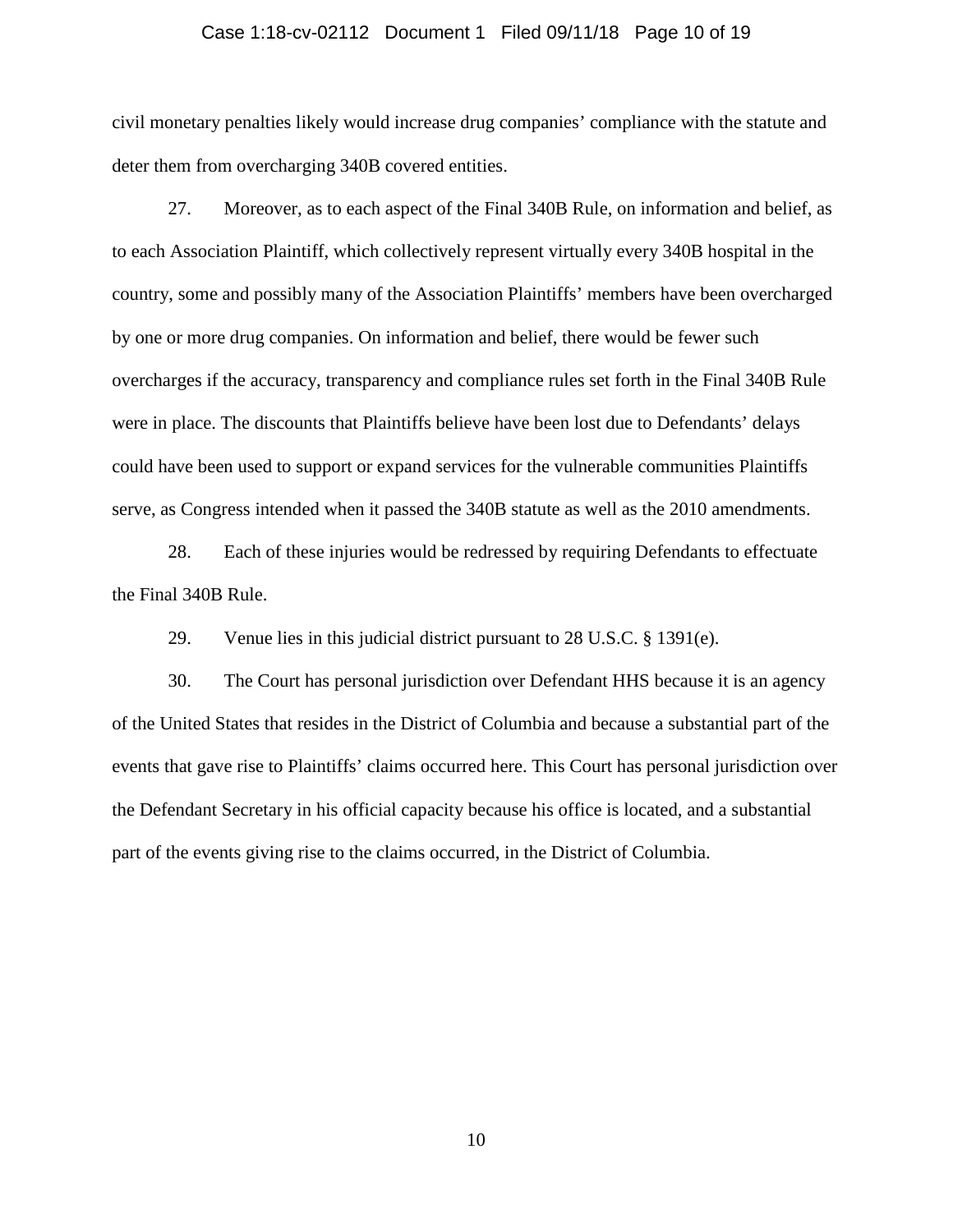### **STATUTORY AND REGULATORY BACKGROUND**

### **A. The 340B Program**

31. Congress established the 340B Program in 1992 by amending the Public Health Service Act to give hospitals, community health centers and other federally funded clinics that provide services for vulnerable communities, including low-income and uninsured individuals, a discounted price on prescription drugs. The 340B Program is administered by the Office of Pharmacy Affairs of the Healthcare Systems Bureau, a division of HRSA, which is an agency of HHS.

32. Under the 340B Program, prescription drug companies, as a condition of having their outpatient drugs be reimbursable through state Medicaid programs, are required to offer covered entities discounts calculated pursuant to a statutory formula.  $42 \text{ U.S.C.}$  §  $256\text{b(a)}(1)$ . As Congress and HRSA have recognized, the purpose of the Program is to enable eligible public and not-for-profit hospitals and other covered institutions to use their scarce resources to reach more patients, and to provide more comprehensive services.

33. Since the 340B Program was first implemented, covered entities have used the savings generated through the program to provide additional critical healthcare services for their communities, including underserved populations within those communities − for example, by providing free or discounted drugs and other services, increasing service locations, developing patient education programs, and providing translation and transportation services to improve patients' access to high-quality care.

34. Recognizing the value of the 340B Program, Congress has expanded the categories of eligible covered entities. In 1992, covered entities included federally-funded health centers and clinics providing services such as family planning, AIDS intervention, and hemophilia treatment, as well as public and certain not-for-profit hospitals serving a large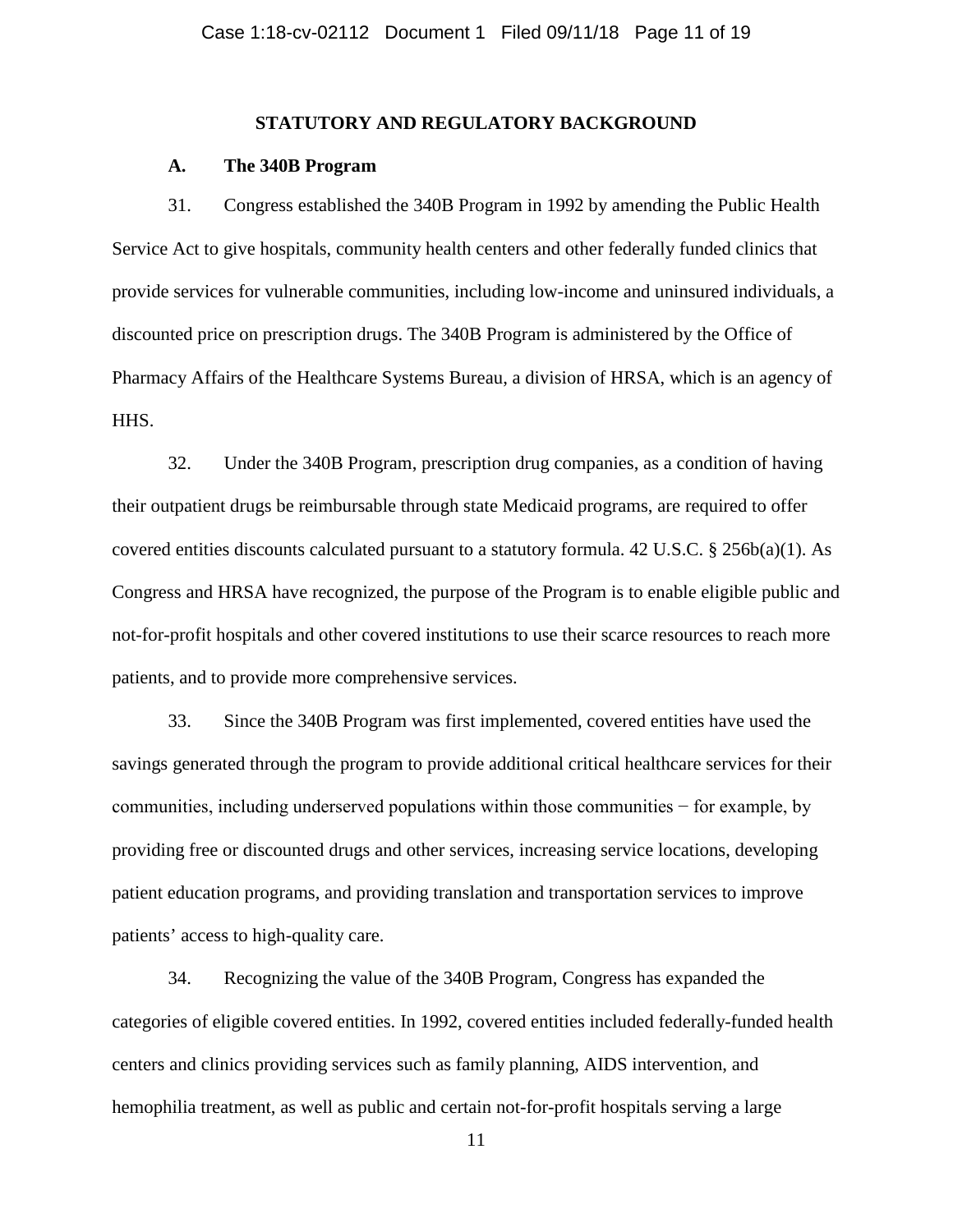### Case 1:18-cv-02112 Document 1 Filed 09/11/18 Page 12 of 19

proportion of low-income populations. *See* 42 U.S.C. §§ 256b(a)(4)(A)-(E), (G), (L). In 2010, as a part of the ACA, in addition to making other changes to the Program to improve drug companies' compliance and to protect covered entities from overcharges, Congress expanded the definition of covered entities to include certain critical access hospitals, children's hospitals, free-standing cancer hospitals, and sole community hospitals. *See* 42 U.S.C. § 256b(a)(4)(M)- (O).

35. Genesis, Kearny County and Rutland Regional and many other members of the Association Plaintiffs are covered entities under the 340B Program.

## **B. The 2010 Amendments to the 340B Statute Required HHS to Improve the Accuracy and Transparency of Ceiling Prices, and to Adopt Regulations Imposing Penalties on Noncomplying Drug Companies.**

36. The 340B law establishes the "ceiling price" for each drug – the maximum perunit price that can be charged to covered entities for the drug. In the 1992 statute, Congress set forth the formula for calculating the ceiling price for a given drug. 42 U.S.C. § 256b(a). The statute sets the ceiling price as a mandatory discount from the average manufacturer price. The amount of the rebate is generally the greater of (a) a "minimum rebate percentage," currently either 23.1, 17.1 or 13 percent, depending on the type of drug, or (b) the difference between AMP and "the lowest price" the drug company has charged, during the "rebate period," "to any wholesaler, retailer, provider, health maintenance organization, nonprofit entity, or governmental entity." 42 U.S.C. § 1396r-8(c)(1). For some drugs, the statute provides for a larger rebate (and thus lower ceiling price) when a drug company has increased its drug prices faster than the rate of inflation. *Id.* § 1396r-8(c)(2)(A).

37. Before 2010, the HHS Office of the Inspector General issued multiple reports that identified weaknesses in the oversight of the 340B Program. Congress ultimately concluded that there were several problems the statute did not adequately address. When Congress in 2010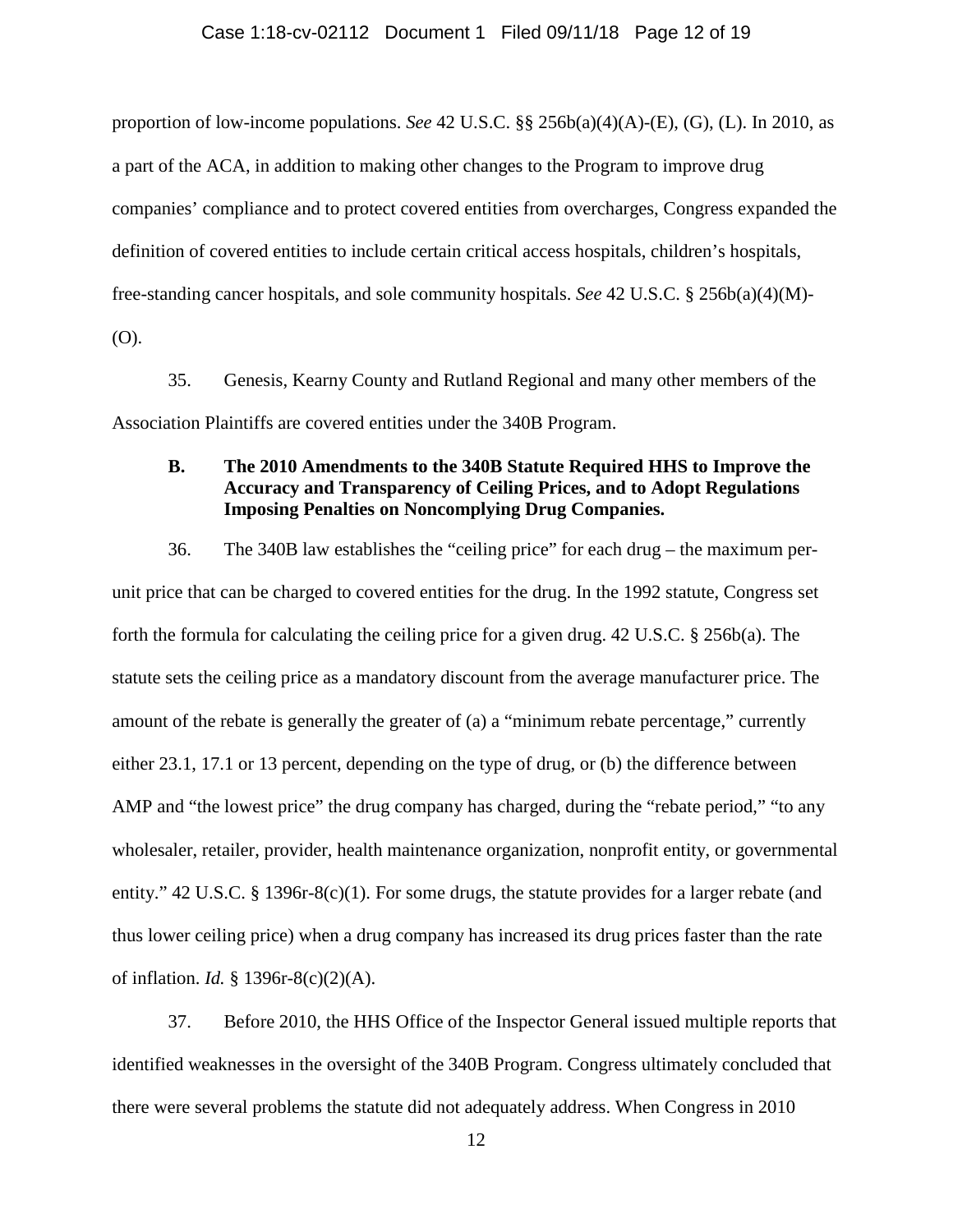### Case 1:18-cv-02112 Document 1 Filed 09/11/18 Page 13 of 19

improved the 340B Program as part of the ACA, in addition to expanding the types of hospitals that could qualify as covered entities (as noted above), it required the Department to adopt a number of measures to improve compliance with the program, including measures that would improve the accuracy and transparency of ceiling prices in several concrete ways, and would impose penalties on drug companies for noncompliance.

38. *Accuracy*. To improve their accuracy, Congress required the Secretary to "develop[] . . . a system to enable the Secretary to verify the accuracy of ceiling prices calculated by manufacturers."  $42 \text{ U.S.C.}$  §  $256\text{bd}(1)(B)(i)$ . In developing that "system," the Secretary "shall," among other things, "[d]evelop[] and publish[] through an appropriate policy or regulatory issuance, precisely defined standards and methodology for the calculation of ceiling prices" and "[c]ompar[e] regularly the ceiling prices calculated by the Secretary with the quarterly pricing data that is reported by manufacturers to the Secretary." *Id.* § 256b(d)(1)(B)(i). The Secretary must also "[p]erform spot checks of sales transactions by covered entities," "[i]nquir[e] into the cause of any pricing discrepancies that may be identified," and "either tak[e], or require[e] manufacturers to take, such corrective action as is appropriate in response to such price discrepancies." *Id.*

39. *Transparency*. Congress recognized that just bolstering the Department's tools for verifying the accuracy of ceiling prices would not be enough to improve the "[i]ntegrity" of the 340B program. More transparency was needed as well. Thus, Congress required the Secretary to give covered entities access, through an HHS website, to "the applicable ceiling prices for covered outpatient drugs as calculated and verified by the Secretary." *Id.*   $§ 256b(d)(1)(B)(iii).$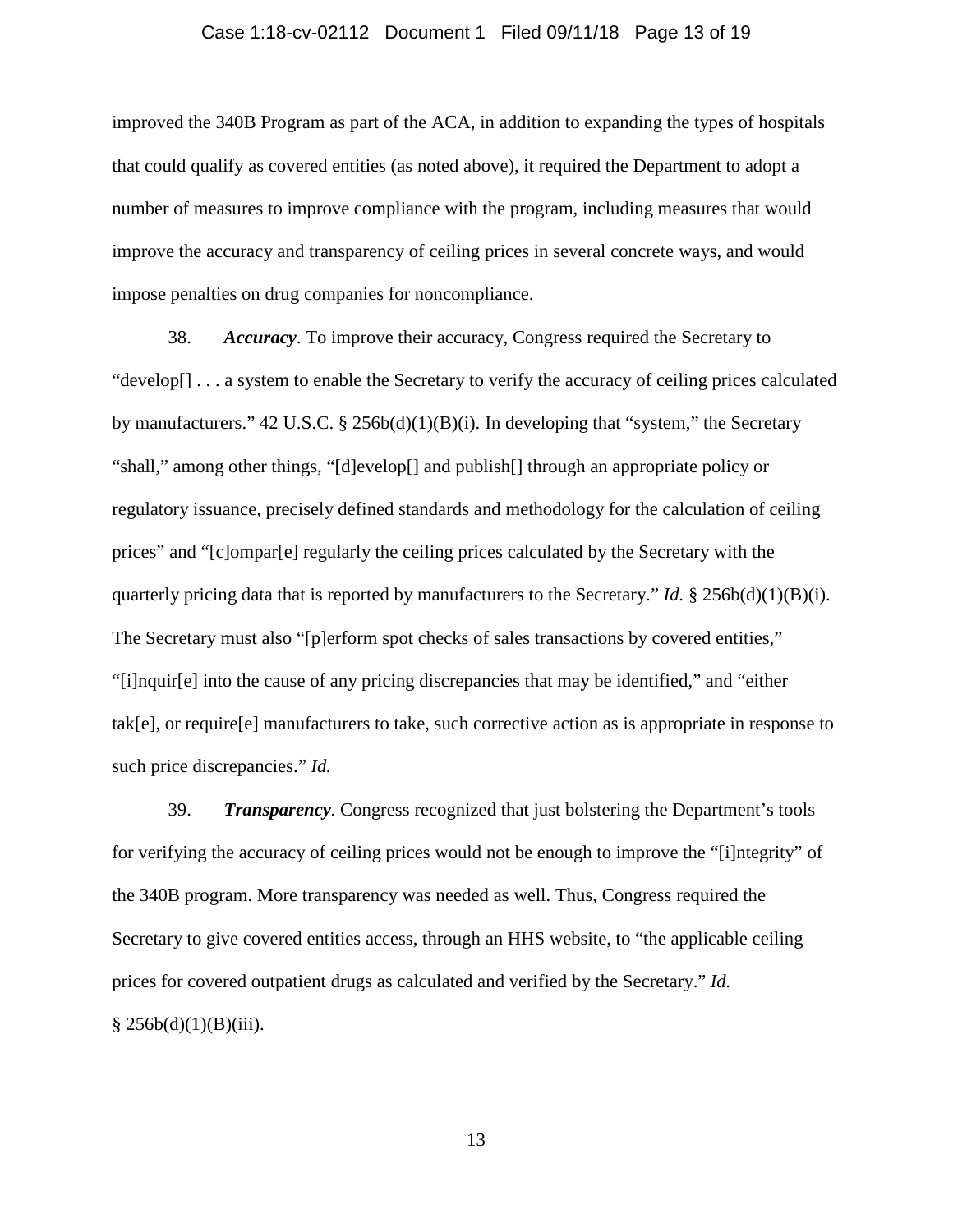### Case 1:18-cv-02112 Document 1 Filed 09/11/18 Page 14 of 19

40. *Penalties for Drug Company Noncompliance*. Congress further recognized that to "improve . . . compliance by manufacturers,"42 U.S.C.  $\S$  256b(d)(1)(A), there needed to be a threat of financial penalties to "prevent overcharges and other violations of the discounted pricing requirements." *Id.* Thus, Congress required the Secretary to impose "sanctions in the form of civil monetary penalties" against drug companies that "knowingly and intentionally" "overcharg[e] a covered entity," up to \$5,000 "for each instance of overcharging." *Id.* §  $256b(d)(1)(B)(vi)$ . The amended statute also required the Secretary to adopt "standards" for the imposition of civil monetary penalties, which were required "to be promulgated by the Secretary not later than 180 days after March 23, 2010." *Id.*

# **C. HHS Issues a Final Rule Implementing the 2010 Amendments.**

41. During the years following the enactment of the ACA, HHS (specifically, HRSA) issued several notices of proposed rulemaking in an attempt to comply with Congress's directives in the 2010 amendments.

42. In the process of complying with the 2010 statutory mandate, HHS also sought to address several specific matters that fell within Congress's broad directives. The 340B statute itself does not address every pricing scenario. For example, the statute does not specifically address how to calculate the ceiling price for new drugs, where there is no AMP for the "preceding" quarter, because the drug has not previously been sold. The statute also does not address what covered entities must pay when the ceiling price formula results in a price of \$0, which, as noted above, can occur when a drug company increases its prices faster than the rate of inflation. *See* 42 U.S.C. § 1396r-8(c)(2)(A).

43. In June 2015, HHS issued a notice of proposed rulemaking, setting forth its proposed regulations. 80 Fed. Reg. 34,583 (June 17, 2015). The proposed rules addressed the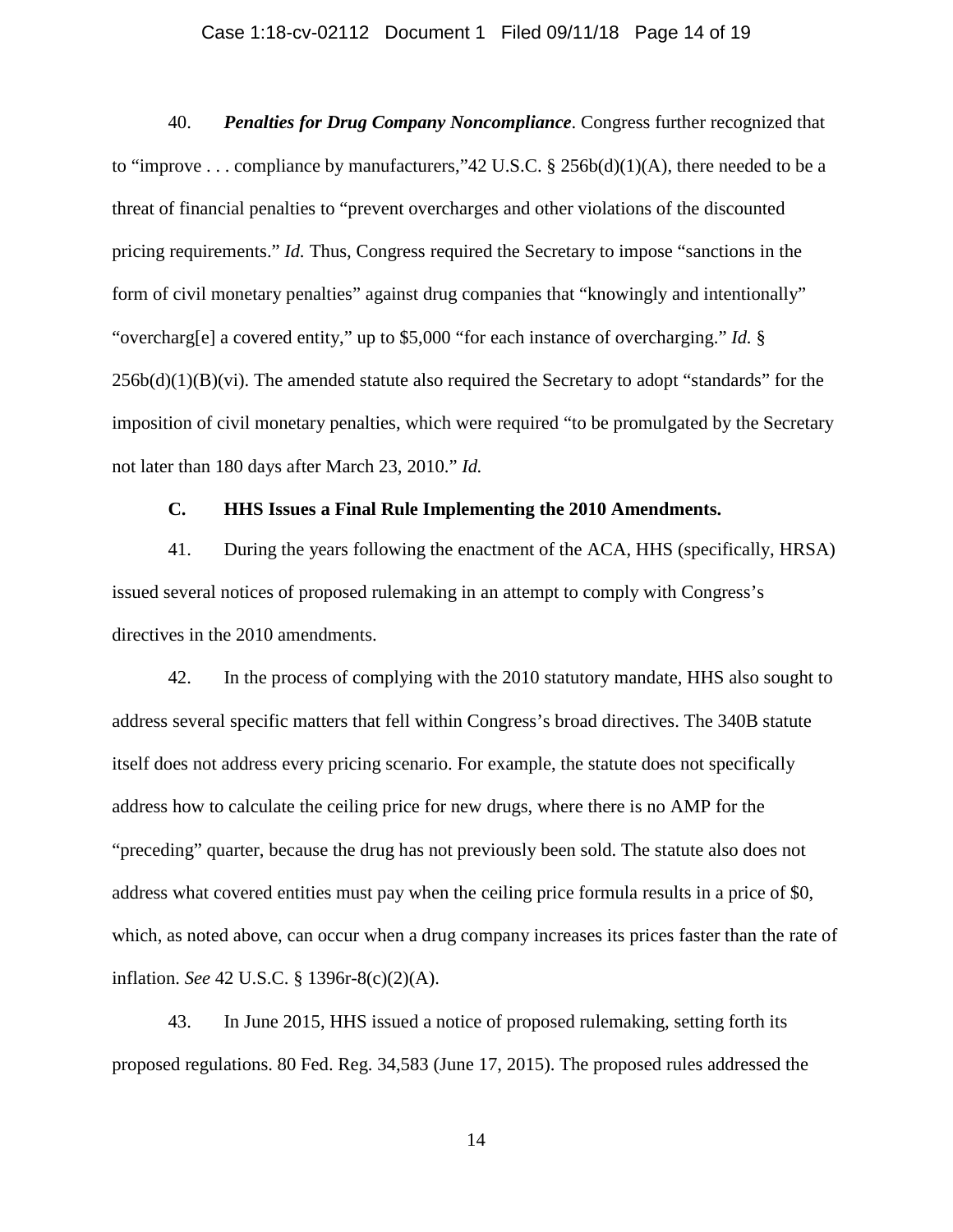### Case 1:18-cv-02112 Document 1 Filed 09/11/18 Page 15 of 19

three problems that Congress sought to address with the 2010 amendments: accuracy, transparency, and drug company noncompliance.

44. *Accuracy*. The proposed regulation addressed concerns about the accuracy of ceiling prices by, among other things, (1) requiring drug companies to calculate 340B ceiling prices on a quarterly basis, to six decimal places, and "for the smallest unit of measure," (2) resolving the question of what the ceiling price should be when the statutory penalty for increasing drug prices faster than inflation results in a price of \$0, and (3) providing a detailed mechanism for calculating ceiling prices for new drugs. *Id.* at 34,588.

45. *Transparency*. The proposed regulation also implemented Congress's directive to give covered entities access to ceiling prices, by providing that HRSA "will publish" those ceiling prices, rounded to two decimal places. *Id.*

*46. Penalties for Drug Company Noncompliance*. Finally, the proposed regulation set forth detailed standards for the assessment and imposition of civil monetary penalties, including defining what constitutes an "instance of overcharging." *Id.*

47. HHS received approximately 105 comments on the proposed regulations. *See* 82 Fed. Reg. 1210, 1211 (Jan. 5, 2017). The comments addressed almost every aspect of the proposed regulations, including HHS's authority to adopt the regulations, the timing of implementation, the terminology definitions, the quarterly ceiling price reporting requirement, and decimal place rounding. *Id.* at 1211-28. There were especially extensive comments submitted on the policy for pricing based on the statutory inflation penalty, *id.* at 1214-17, the new drug ceiling price methodology, *id.* at 1217-20, and the civil monetary penalty standards, *id.*  at 1220-27.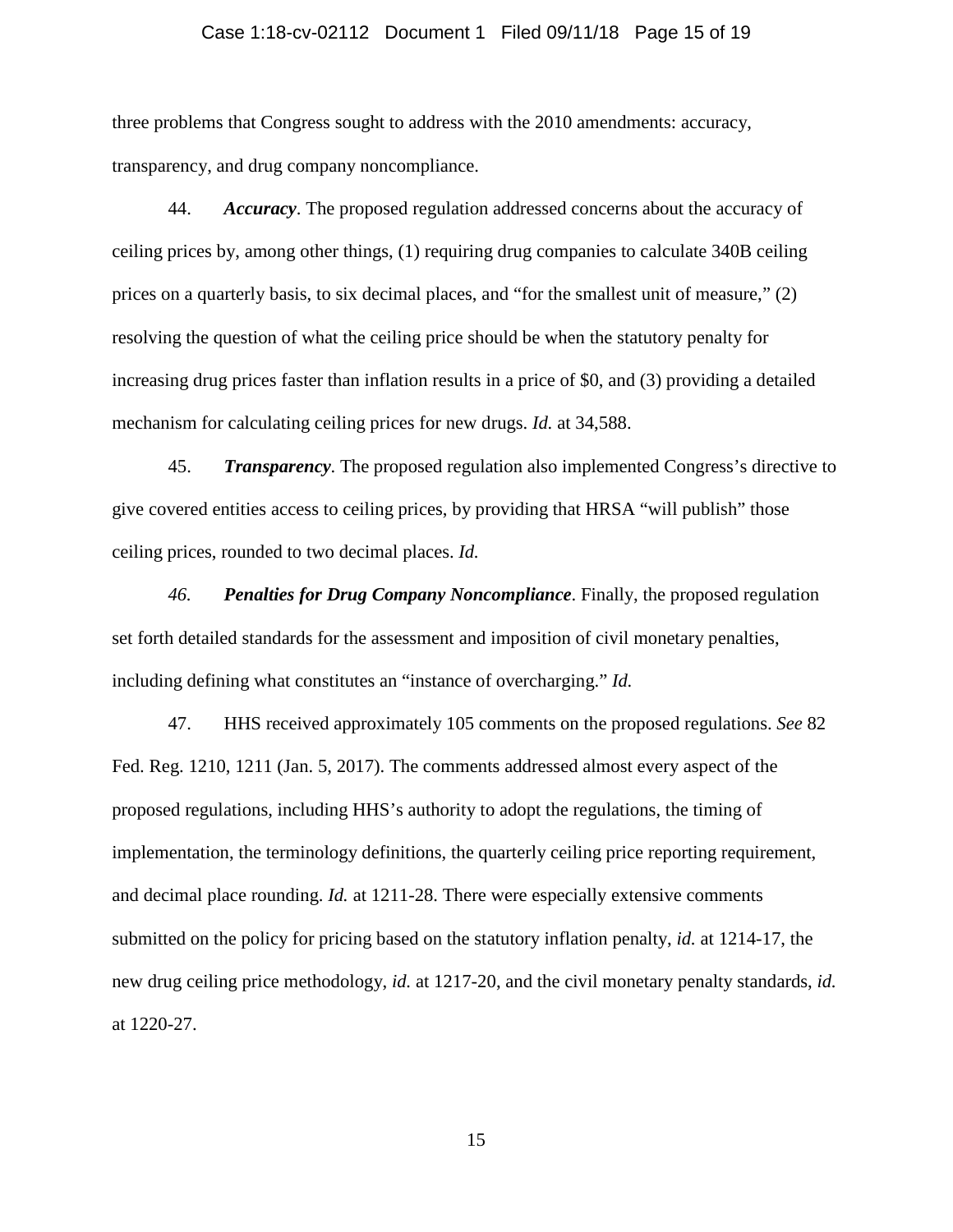### Case 1:18-cv-02112 Document 1 Filed 09/11/18 Page 16 of 19

48. On January 5, 2017, the Department issued the Final 340B Rule, *id.* at 1229-30, which largely implemented the regulation HHS had proposed almost nineteen months earlier, in June 2015, with some minor modifications to account for input from some of the commenters.

49. The Final 340B Rule set an effective date of March 6, 2017. *Id.* at 1210. The Department decided, however, that because that date would "fall[] in the middle of a quarter," it would wait to "begin enforcing the requirements of this final rule" until "the start of the next quarter, which begins April 1, 2017." *Id.* at 1211. The Department expressly found that "this timeframe provides manufacturers sufficient time to adjust systems and update their policies and procedures." *Id.*

## **D. Defendants' Repeated Delays of the Effective Date of the Final 340B Rule**

50. The current administration took office on January 20, 2017. Defendants have not revoked the Final 340B Rule, but instead have implemented a series of postponements of the effective date of the Final 340B Rule that continue to this day.

51. *First Delay (15 days)*. The administration first took the typical step of imposing a freeze on pending regulations. 82 Fed. Reg. 8346 (Jan. 24, 2017). That freeze extended the effective date of the Final 340B Rule by fifteen days, from March 6 to March 21, 2017. 82 Fed. Reg. 12,508 (March 6, 2017).

52. *Second Delay (2 months)*. In March 2017, the Department promulgated an "Interim final rule" further delaying the effective date, this time to May 22, 2017. 82 Fed. Reg. 14,332 (March 20, 2017). The proffered rationales for the delay were the following: (1) "to consider questions of fact, law, and policy raised in the rule, consistent with the 'Regulatory Freeze Pending Review' memorandum," (2) "to provide affected parties sufficient time to make needed changes to facilitate compliance," (3) to address "substantive questions raised" by the Final 340B Rule, and (4) because "we intend to engage in longer rulemaking." *Id.* at 14,333.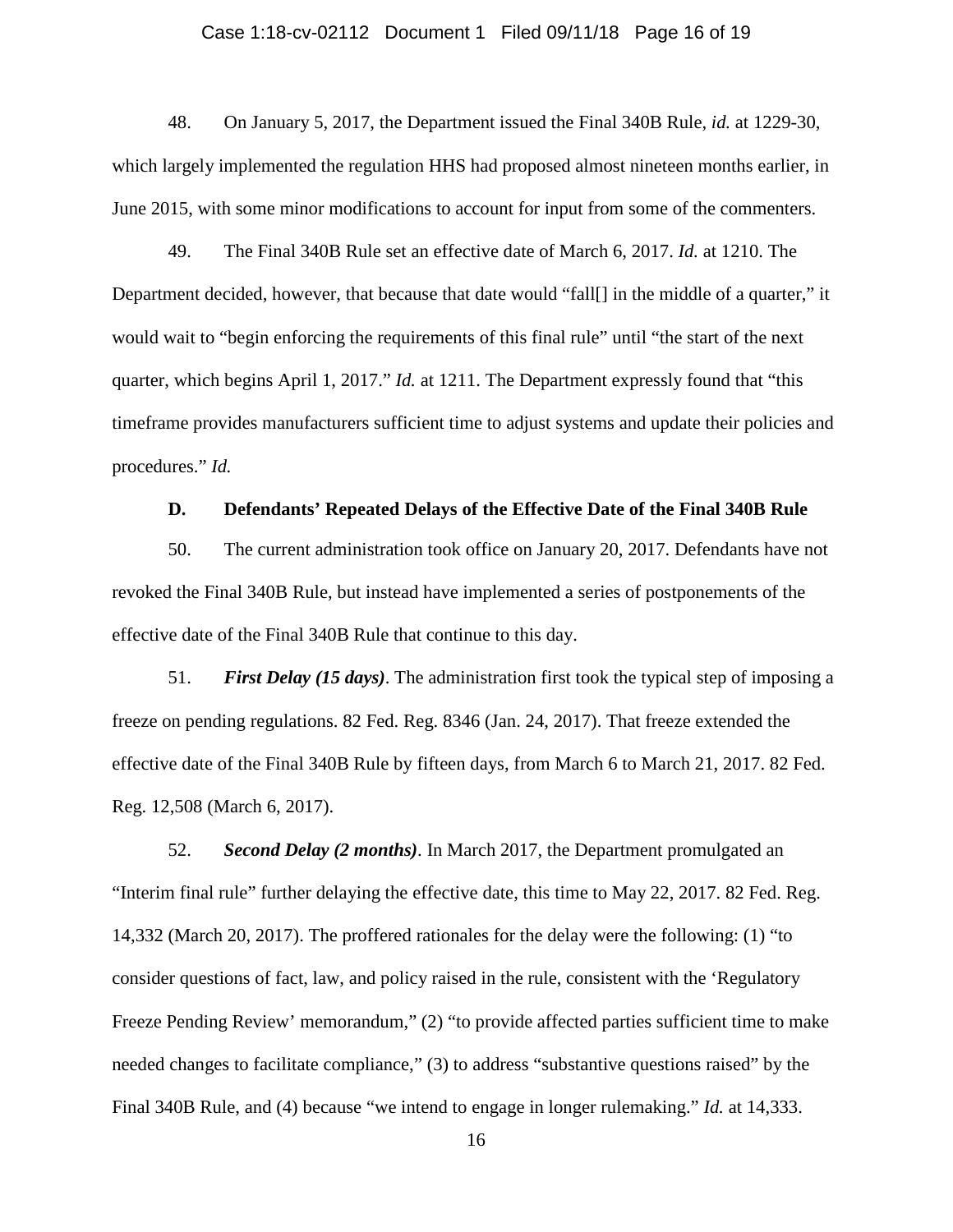### Case 1:18-cv-02112 Document 1 Filed 09/11/18 Page 17 of 19

53. *Third Delay (4 months)*. Two months after the Second Delay, in May 2017 the Department delayed implementation yet again, this time to October 1, 2017. 82 Fed. Reg. 22,893 (May 19, 2017)*.* The Department offered a single rationale: that delay was necessary "to provide adequate time for compliance and to mitigate implementation concerns." *Id.* at 22,894.

54. *Fourth Delay (9 months)*. When the Department proposed a fourth delay, it received nearly 100 comments, with an overwhelming majority opposing further delay. *See* 82 Fed. Reg. 45,511, 45,512 (Sept. 29, 2017). The Department nonetheless further delayed the effective date again, by another nine months, to July 1, 2018. The Department rehashed some of the prior rationales, but also claimed that delay was necessary "to align with the Administration priorities of analyzing final, but not yet effective, regulations, and removing or minimizing unwarranted economic and regulatory burdens related to the Affordable Care Act," and thereby to "comply[] with Executive Order 13765 to delay implementation on provisions of [the ACA]" on various grounds. *Id.* at 45,512-13.

55. *Fifth and Latest Delay (12 months)*. In May 2018, HHS issued a notice of proposed rulemaking to delay the effective date another twelve months. 83 Fed. Reg. 20,009 (May 7, 2018). The Department specifically addressed the delay of the civil monetary penalties provision, claiming that delay "should have no adverse effect given that other more significant remedies are available to entities that believe that they have not been provided the full discount." *Id.* at 20,009. Dozens of commenters submitted feedback, including pointing out the fallacy of HHS's position on civil monetary penalties, noting that covered entities "cannot audit manufacturers or sue [them] in court," and without implementation of the Final 340B rule, cannot even "check if they are being charged the right price." 83 Fed. Reg. 25,943, 25,945 (June 5, 2018).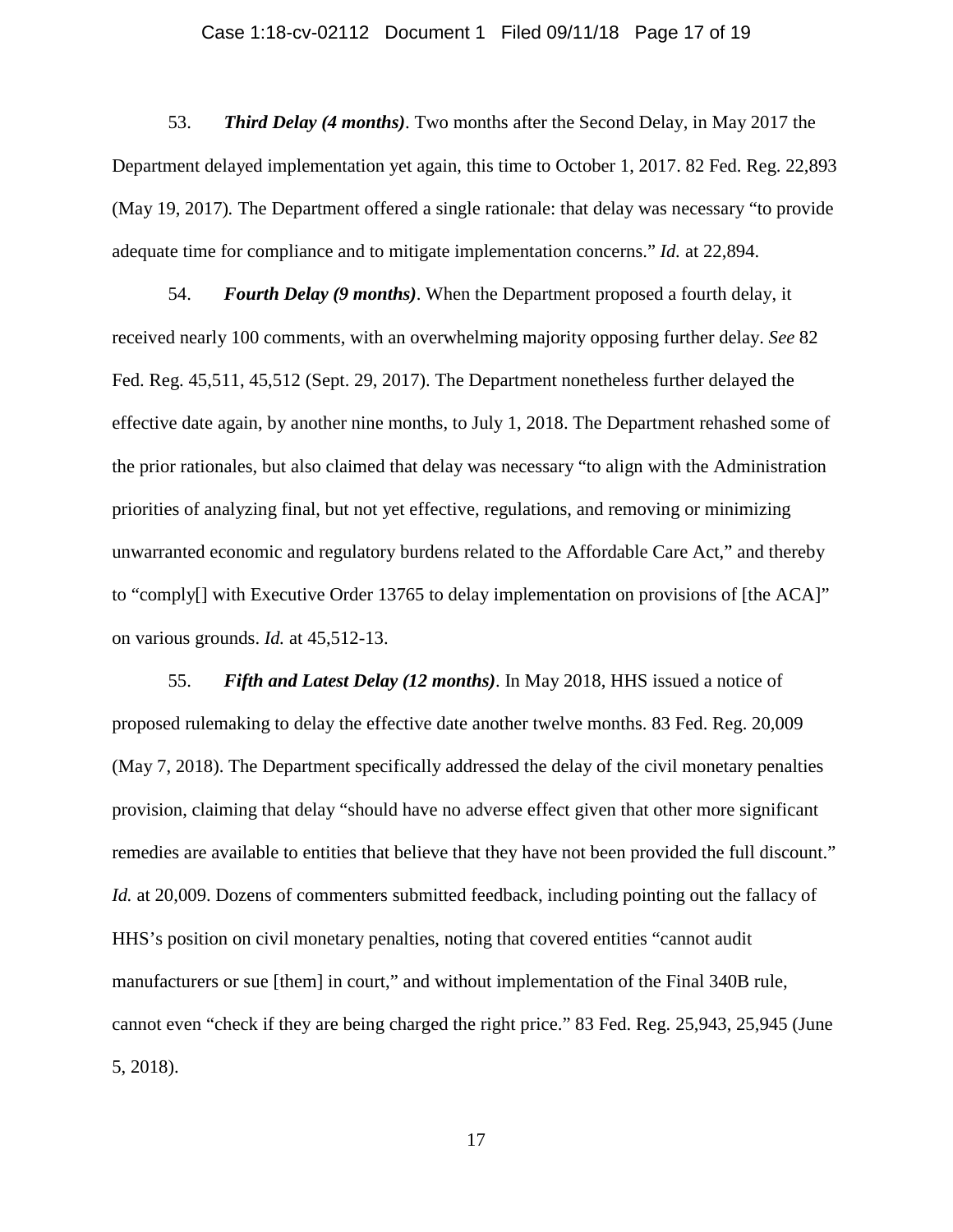### Case 1:18-cv-02112 Document 1 Filed 09/11/18 Page 18 of 19

56. On June 5, 2018, HHS issued its most recent final rule delaying the effective date, to July 1, 2019. *Id*. The Department reiterated some of its prior rationales, but also added this: "[T]he 340B Program is a complex program that is affected by changes in other areas of health care. HHS has determined that this complexity and changing environment warrants further review of the final rule and delaying the final rule affords HHS the opportunity to consider alternative and supplemental regulatory provisions and to allow for sufficient time for any additional rulemaking." *Id.* at 25,945.

### **COUNT 1**

## **VIOLATION OF THE ADMINISTRATIVE PROCEDURES ACT: ARBITRARY AND CAPRICIOUS AGENCY ACTION**

57. Plaintiffs incorporate by reference paragraphs 1-56.

58. The APA requires this Court to hold unlawful any agency action that is arbitrary and capricious, an abuse of discretion, or otherwise contrary to law. 5 U.S.C. § 706(2)(A).

59. The most recent delay in implementing the Final 340B Rule, 83 Fed. Reg. 25,943 (June 5, 2018), is arbitrary and capricious, constitutes an abuse of discretion, and is contrary to law, in violation of section 706(2)(A) of the APA.

## **COUNT 2**

## **VIOLATION OF THE ADMINISTRATIVE PROCEDURES ACT: AGENCY ACTION UNREASONABLY DELAYED**

60. Plaintiffs incorporate by reference paragraphs 1-56.

61. The APA requires this Court to "compel agency action" that has been "unlawfully withheld or unreasonably delayed." 5 U.S.C. § 706(1).